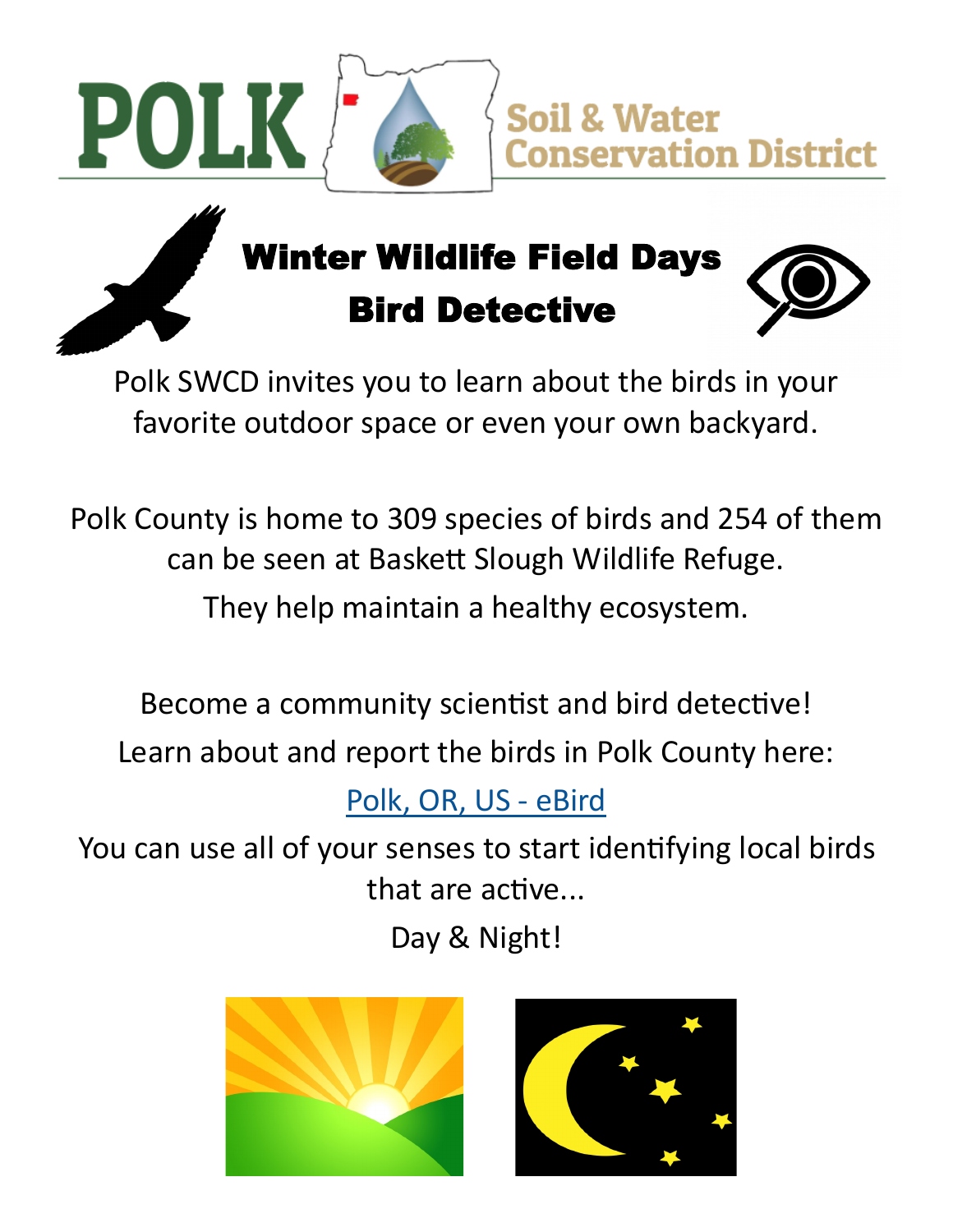



#### Listen for Birds

Many of the birds we identify may not seen.

You can use the free [Merlin Bird ID App](https://merlin.allaboutbirds.org/?__hstc=161696355.35cb503d0e7a27340f617974e4454396.1643481571159.1644291056146.1644293549095.5&__hssc=161696355.20.1644293549095&__hsfp=3357541417&_gl=1%2A128bx3e%2A_ga%2AMzQ4MDYzMTA0LjE2NDQyNTE4OTY.%2A_ga_QR4NVXZ8BM%2AMTY0) to listen to bird calls and songs.

Try to be as quiet as you can. Open your ears, what do you hear?

Do you hear an acorn woodpecker pecking into a tree? Do you hear the "caw caw' of a crow?

#### Search for Evidence

Birds leave us clues to help us understand their identity.

Look for:

- A nest
- Feathers
- Egg shells
- Pellet





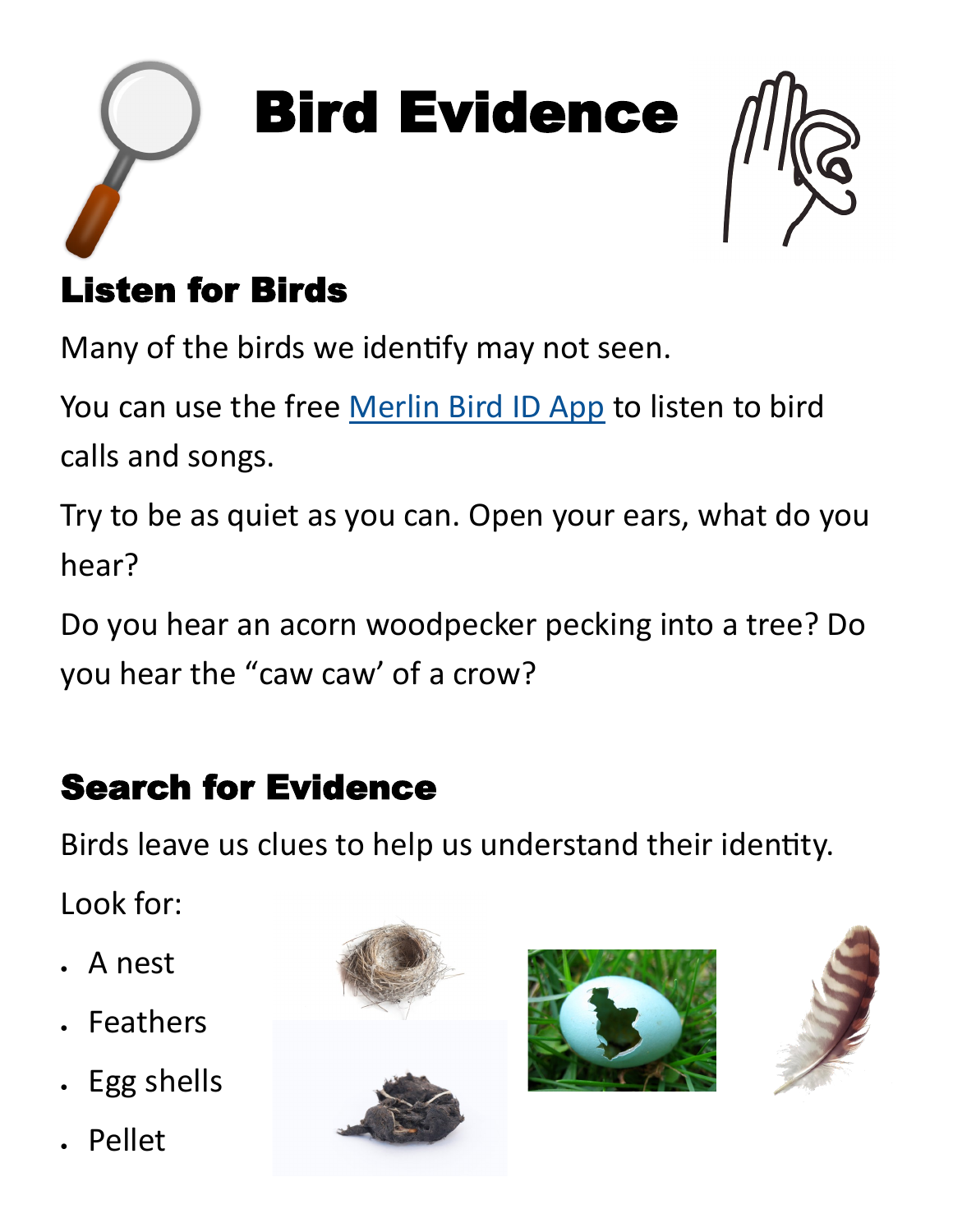## Bird Search

What birds or 'bird evidence' can you find?

Look at the example below to record your identifications.

| What bird do you think it is? | Robin                                |
|-------------------------------|--------------------------------------|
| Location?                     | Walking in the grass, Riverview Park |
| Date?                         | March 1, 2022                        |
| Time? Day? Night?             | In the day, 10 am                    |
| Size?                         | medium                               |
| Color(s)?                     | Brown and orange                     |
| <b>Bird Sound?</b>            | Fast, high-pitch call                |
| Evidence?                     | Blue egg broken on sidewalk          |
| Number of birds?              | 1                                    |

Sketch—